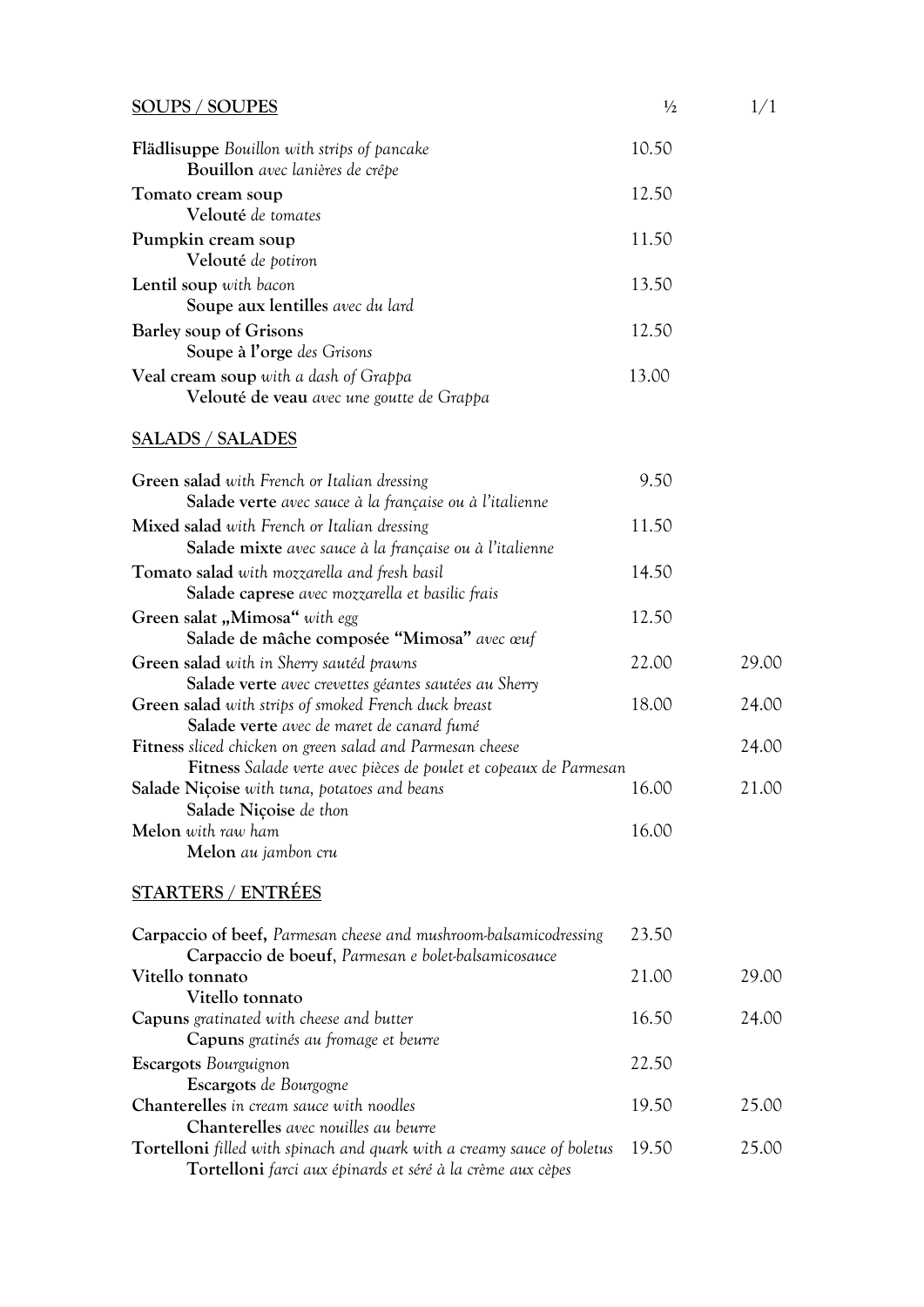## **MAIN COURSES / PLATS PRINCIPAUX**

| SAUTÉD BEEF FILET TIPS                                                                                                                                                                                                          | 48.00 |
|---------------------------------------------------------------------------------------------------------------------------------------------------------------------------------------------------------------------------------|-------|
| with Pommery mustard cream sauce, plain rice and leaf spinach<br>POINTES DE FILET DE BOEUF SAUTÉES<br>à la crème moutarde au Pommery, riz blanc et épinards                                                                     |       |
|                                                                                                                                                                                                                                 |       |
| BEEF TENDERLOIN "Maître d'hôtel" (160 gr.)<br>with French fries and vegetables<br>FILET DE BOEUF "Maître d'hôtel" (160 gr.)<br>avec pommes frites et légumes                                                                    | 52.00 |
| TAGLIATA DI MANZO (180 gr.)<br>Tagliata of Beef (180 gr.) with French fries and vegetables<br>TAGLIATA DE BŒUF (180 gr.)<br>avec pommes frites et légumes                                                                       | 46.00 |
| BEEF SKEWER Grilled meat, with herb butter and French fries<br>BROCHETTE À LA VIANDE DE BOEUF grillé<br>avec du beurre aux herbes et pommes frites                                                                              | 32.00 |
| <b>BEEFTARTARE</b> (130 gr.) with toast and butter<br><b>TARTARE DE BOEUF</b> (130 gr.) avec toast e beurre                                                                                                                     | 34.00 |
| <b>CARPACCIO</b> of Bresaola with parmesan cheese and boletus<br>CARPACCIO de Bresaola avec copeaux de Parmesan et cèpes                                                                                                        | 33.00 |
| <b>CHARNIGNA ENGIADINAISA</b><br>Sliced veal in cream sauce with mushrooms and Rösti<br><b>CHARNIGNA ENGIADINAISA</b><br>Viande de veau émincée à la crème avec champignons et Rösti                                            | 44.50 |
| <b>ARTURO-SCHNITZEL</b><br>Escalope of veal with raw ham, mushrooms and spinach, served with Rösti<br><b>ARTURO-SCHNITZEL</b><br>Escalope de veau garnie avec jambon cru, herbes, champignons<br>et épinards, servie avec Rösti | 44.00 |
| <b>WIENERSCHNITZEL</b> of veal with French fries and vegetables<br><b>ESCALOPE VIENNOISE</b> de veau avec pommes frites et légumes                                                                                              | 44.50 |
| <b>CORDON-BLEU</b> of pork served with French fries<br><b>CORDON-BLEU</b> de porc avec des pommes frites                                                                                                                        | 32.00 |
| <b>SLICES OF VEAL LIVER</b> with Rösti and vegetables<br>ÉMINCÉ DE FOIE DE VEAU avec Rösti e légumes                                                                                                                            | 38.00 |
| <b>ENGADINERGESCHNETZELTES</b><br>Sliced pork Engadine style with chanterelles in cream sauce with plain rice<br><b>ÉMINCÉ ENGADINOIS</b> de porc avec chanterelles et riz blanc                                                | 33.50 |
| <b>SLICES OF CHICKEN BREAST</b><br>with a creamy curry sauce, garnished with fruit, served with plain rice<br>FILET DE POULET ÉMINCÉ<br>à la sauce crème au curry, garni de fruits et servi avec du riz blanc                   | 32.00 |
|                                                                                                                                                                                                                                 |       |

*VAT încluded CHE-110.354.871*